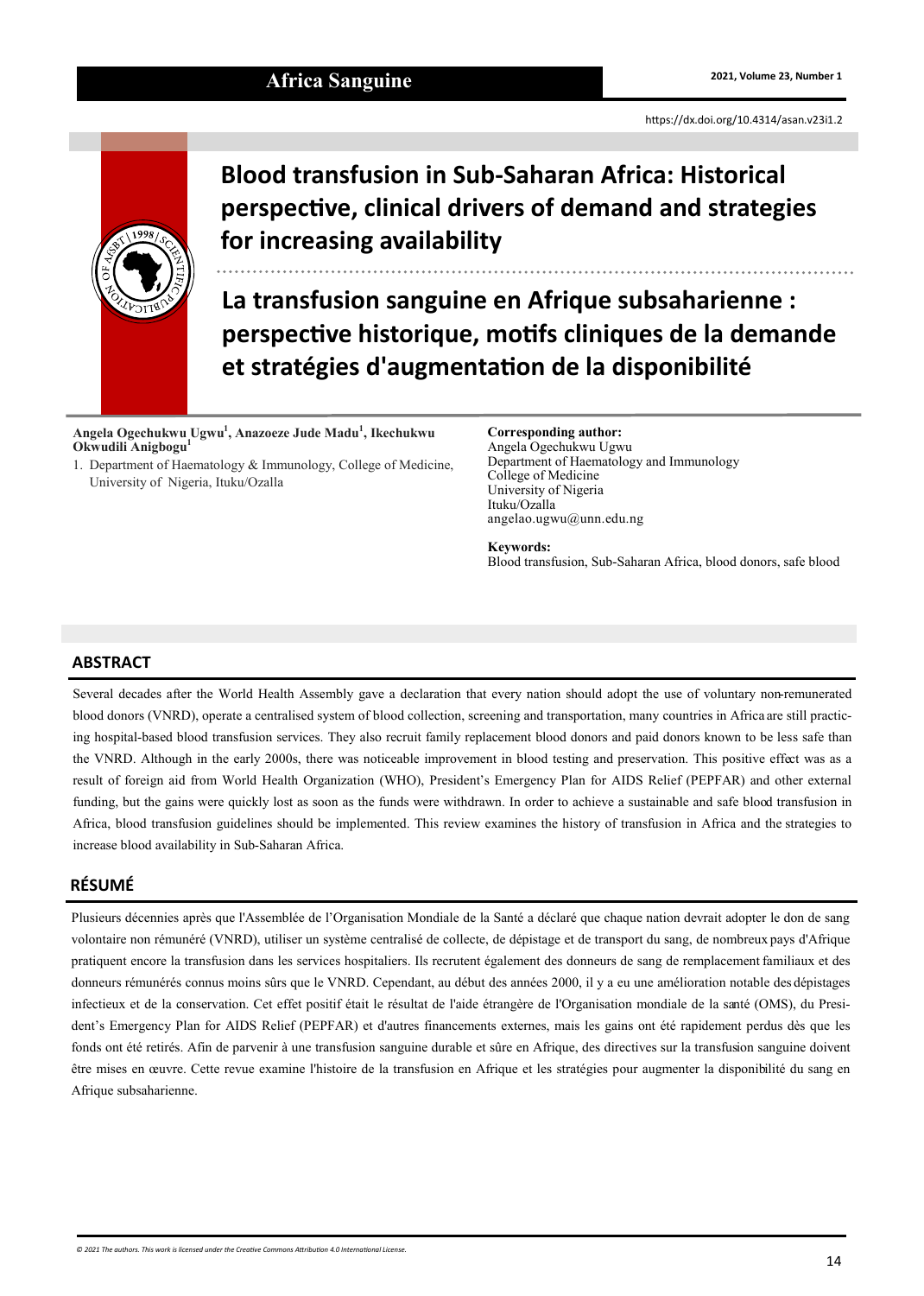#### **INTRODUCTION AND HISTORY OF TRANSFUSION**

Blood transfusion is a therapeutic infusion of blood or blood components from one person to another. Clinical transfusion as we know it was rather unsuccessful until the  $19<sup>th</sup>$  century and previous documented attempts at transfusion had tried to use blood from different animals as a donor source but this was largely not rewarding.<sup>1</sup> Transfusion of blood between humans was first performed by John Blundell in  $1818<sup>2</sup>$  and repeated attempts were recorded in history. This was obviously because successful blood transfusion required both a good knowledge of the human vascular anatomy and the components of blood, both aspects of which took the scientific world a while to discern.<sup>2,3</sup> William Harvey, in 1628, described human circulation and thus opened the gates for accurate venous access with regards to venesection and blood transfusion.<sup>4</sup>

The discovery of ABO blood group antigens by Landsteiner in 1901 and the anticoagulant, sodium citrate, by Lewinsohn in 1915 paved the way for the creation of the first blood donor services by Oliver Percy in London in  $1921$ <sup>3</sup> Since then, improvements have been made in all aspects of transfusion with regards to screening of donors, anticoagulants used, compatibility testing as well optimal storage of blood and blood components.<sup>5</sup> Therapeutic blood transfusion has continued also to be plagued by infections, reactions and lack of a good donor pool in some areas.<sup>5,6</sup> Compatibility testing and the discovery of other red cell antigens helped to a large extent in explaining and reducing the occurrence of adverse effects of transfusion. The spectrum of infection risk kept changing over time with the emergence of new pathogens and this buttresses the need for

## **HISTORY OF TRANSFUSION IN AFRICA**

Many ancient African and South American tribes venerated blood and had the notion that blood contained the spirit and essence of human life.<sup>7</sup> Blood sacrifices both from animals and human beings were noted in history of different regions of Africa, this was felt to provide some cleansing or redemptive powers. The first recorded history of blood transfusion is that of Ibn al-Nafis an Arab Muslim physician who practiced Medicine in Egypt, and described the pulmonary circulation following Harvey's publications in 1242.<sup>1,8</sup> Subsequently, following the end of the First World War transfusions were performed piecemeal in some regions of Africa in the early 1920s as a last resort between individuals with same blood group.<sup>9,10</sup> Transfusions were later performed in well-resourced hospitals in Kampala, Nairobi and Dakar as documented by Luise White.<sup>9,11</sup>

Several African countries have over the years evolved different strategies and policies to ensure provision of safe blood though these have mostly fallen short of the mark.<sup>12</sup> The Safe Blood for Africa ™

Foundation was developed with an aim to provide a backbone for collaboration, upscale skills in transfusion medicine and advocacy across several countries in Africa. The World Health Organization (WHO) had earmarked the year 2012 as a possible date for Nigeria (and possibly Sub-Saharan Africa) to meet the demands for safe, available and sustainable transfusion needs using well implemented transfusion policies.<sup>11,13</sup> In 2013 WHO recorded that  $122$  (73%) out of 167 countries had national policies on blood transfusion, out of which 41% and 64% of Low- and Middle-income Countries (LMICs), respectively, had a specific legislation in this regard [14]. More recently, studies by Loua et al., as well as other investigators, have shown that some progress has been made and 90.2% of the African countries investigated had a blood policy, while 73.2% had a national guideline on the clinical use of blood in their country.15,16

## **TRANSFUSION POLICIES ACROSS SUB-SAHARAN AFRICA**

The WHO Regional Committee for Africa resolved in 1994 to have member countries adopt policies which will ensure safe and adequate blood supply.<sup>17</sup> These policies concentrated on adopting the use of altruistic VNRD as put forward by WHO, testing every blood unit for transfusion transmissible infections (TTIs), adhering and maintaining quality control and quality assurance in all the phases of blood collection, processing and storage; and adopting good clinical use of blood [18]. Another strategy which was employed in the African sub-region of the WHO is the centralised method of blood transfusion. This centralised system was noted to be financially more demanding and has not been sustained in many countries.<sup>19,20</sup> Centralised blood system required an organised system of recruitment of VNRDs, collection and screening of donor units at the blood center and transportation of those units to the various nearby hospitals. Several countries lack infrastructure, skilled staff and financial backing to run a centralised system.<sup>21,22</sup> In Malawi, a specialised system where family replacement blood donors were used was fashioned. This system proved successful because it has cultural acceptance in the region.<sup>23</sup> Another practice introduced in SSA was the establishment of National Blood Transfusion Services (NBTS) in various countries in Africa including Nigeria, Malawi, Mauritius and a host of others. In Nigeria, the NBTS was established to cater for the six geopolitical areas of the country. Recruitment of blood donors and screening for TTIs were done at the designated centers. These blood units are then made available to hospitals that are located within the region. The NBTS in Nigeria failed to live up to expectations due to lack of funding and irregular supply of reagents for screening of blood units.<sup>24</sup> In addition, sustenance of a VNRD pool was impractical since there was noted apathy towards voluntary blood donation in this region. Many people preferred donating blood for their family and friends only.<sup>11,12</sup>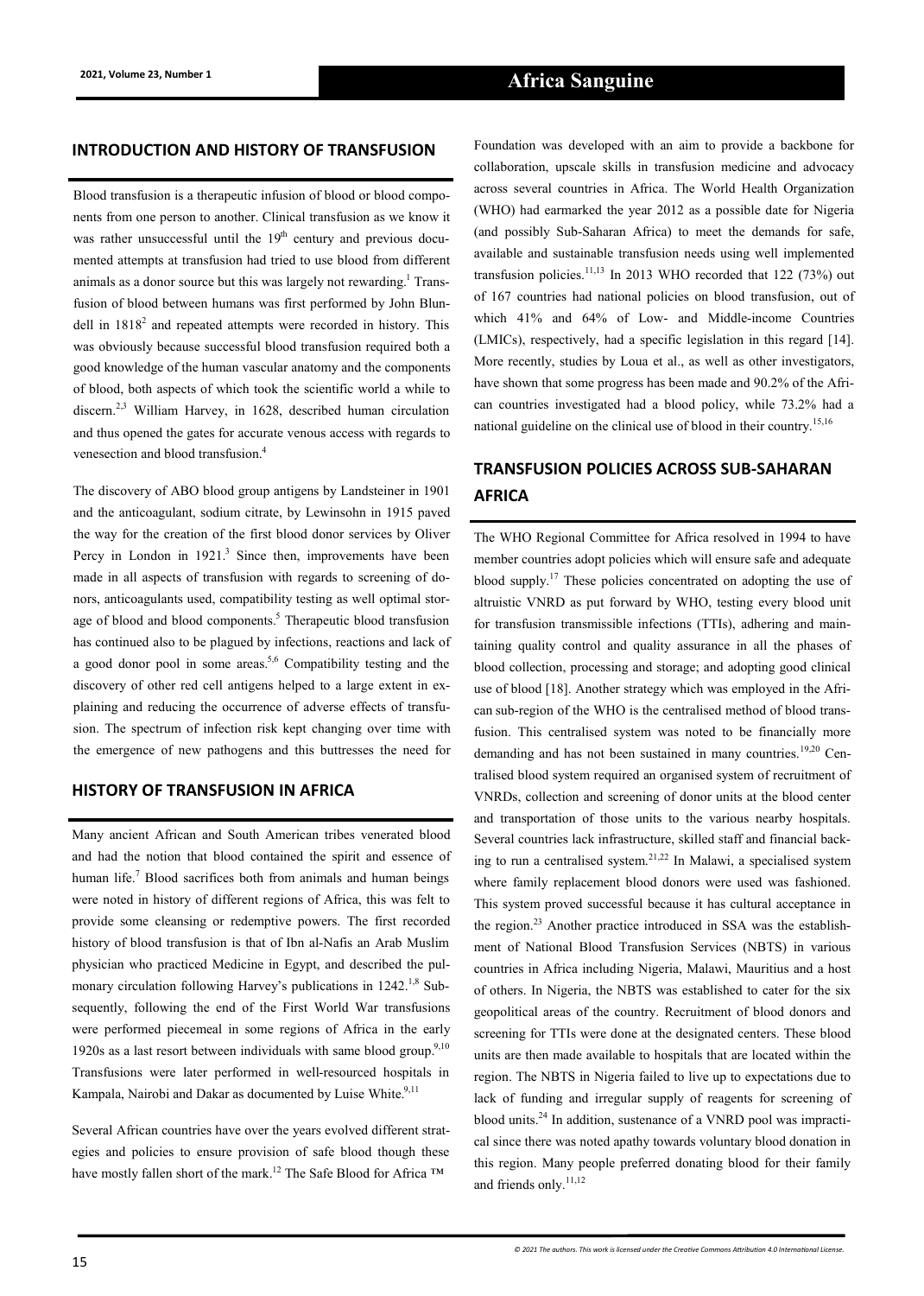During the HIV pandemic in the 1980's, a great number of people contracted HIV following blood transfusion.<sup>26,27</sup> Africa has the highest maternal mortality in the whole world, under five mortality from malaria burden is also high.<sup>28</sup> About 51% of all malarial deaths occurred in African region according to 2019 Report.<sup>29</sup> In addition, SSA accounts for majority of the countries with the highest maternal mortality of 200,000 maternal deaths per year. This figure sharply contrasts with mortality of 18 per year in North America and 8 maternal deaths per year in Europe.<sup>30</sup> Severe bleeding accounts for 44% of maternal deaths in SSA. Previous studies have revealed that mortality was 52% in children with severe anaemia who were not transfused within 8 hours and that 90% of them died within 2-5 hours of arrival to the hospital. $31,32$  These medical conditions often lead to anaemia with high blood transfusion needs. Outside the infection rate and death due to severe haemorrhage, Africa is fraught with many manmade disasters, unavailability of testing kits, scarcity of blood donors, poor funding by various governments- these factors contributed immensely to unhealthy blood bank practices in this region of the world.<sup>33,34</sup> For these reasons, it became necessary to establish strategies and make policies on how to improve blood transfusion services in Africa in order to ensure the availability of safe blood in our various hospitals.<sup>35</sup>

The regional strategy for provision of safe and continuous supply of blood and blood products was established in September, 2001 by the WHO Regional Office for Africa.<sup>36</sup> This strategy was established to ensure that member countries implement a quality assurance programme, ensure the proper clinical use of blood, promulgate a national blood transfusion policy that will effectively act to ensure compliance with the laid down rules including mandatory screening all blood units for HIV, Hepatitis B, Hepatitis C and Syphilis.<sup>36</sup> Many countries in Africa are at various stages of implementing the 'safe blood' policy.37,38 Mauritius is one country that has done remarkably well with implementation of the guidelines. About 86.2% of the blood donors in that country were voluntary non-remunerated donors (VNRDs) as of 2016, this figure increased from 60% in 2002. Mauritius has also embarked on use of nucleic acid testing as opposed to enzyme-linked immunosorbent assay (ELISA) that was previously in use and since 2010 has embarked on aphaeresis method of blood collection and separation. These developments have made transfusion medicine in Mauritius very safe.<sup>18</sup>

The concept of "safe blood" demands that there must be safety ensured all through the vein-to-vein transfusion process; from the donor to the recipient. This requires incorporation of high-quality donor recruitment and selection, infection screening, serological testing and rational use of blood and blood products. This concept was brought into transfusion practice by the WHO in 2016 and strategies aimed

**CONCEPT OF SAFE BLOOD: THE AFRICAN SCOPE** at achieving this were rolled out by several countries.<sup>14</sup> This was planned to motivate individual countries to set up national blood services to regulate and provide transfusion guidelines against on a background of their peculiar circumstances which can be adopted to suit their demands.<sup>14,18</sup>

> Red cell concentrate and whole blood remain the major blood products issued in SSA. This is unlikely to change in the near future due to lack of funds for obtaining and sustaining blood processing using apheresis or cold centrifuges. Most of the progress that were made in some parts of the region was due to external funding (PEPFAR) and now the funds are being withdrawn, many of the milestones gained have been lost.<sup>39</sup>

#### **FACTORS DRIVING BLOOD DEMAND**

The WHO places blood transfusion in its list of essential medications. This is due to the fact it considers blood transfusion a lifesaving therapy. To further buttress this point, the  $21<sup>st</sup>$  edition of the WHO list of essential medication clearly states that globally, blood transfusions should be in keeping with the World health assembly resolution WHA63.12.<sup>40</sup> Thus, with respect to the afore mentioned resolution, the WHO expects that unless some adverse special circumstances prevent it, all nations of the world are expected to attain some levels of self-sufficiency with regards to supply of safe and affordable blood and blood components to its citizens using exclusively VNRDs. The urgency of maintaining such steady blood supply should be considered an important national goal.<sup>13,40</sup>

Unfortunately, this is not the case with many nations in SSA, with their numerous socio-economic, political and leadership issues. The issues result in a chaotic, and a mostly insufficient and inefficient blood transfusion mechanisms that create a huge gap between demand and supply of blood and blood products. All these subsequently lead to poor health indices like high infant mortality and maternal mortality rates prevalent in these areas.<sup>11,41,42</sup>

It is important that countries estimate the total blood requirements to effectively close the gap between demand and supply. The clinical drivers of blood transfusion and blood demand must be identified and isolated to estimate of the total blood requirements of a coun $try.<sup>41</sup>$ 

Factors that drive blood demand are heterogeneous and vary significantly, within and between High-Income and LMICs. They are best illustrated when the pattern of usage of blood and blood products in the two regions are analyzed. Demand for blood may be influenced by geographic, socioeconomic, quality of health care delivery and epidemiological factors. In countries of SSA, the following factors contribute immensely to the blood transfusion requirements; complications of pregnancy and childbirth like antepartum/postpartum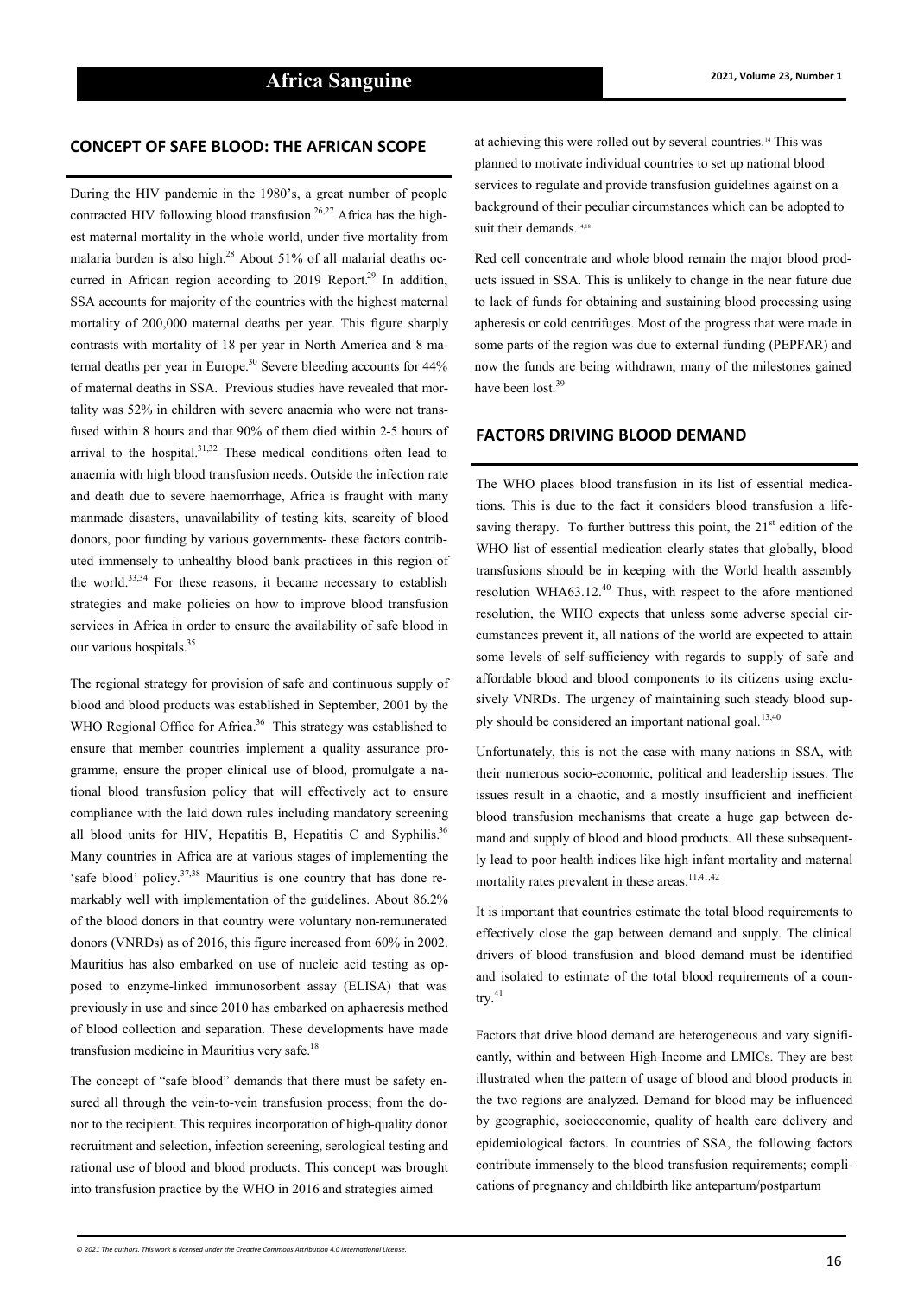## **2021, Volume 23, Number 1 Africa Sanguine**

haemorrhage, puerperal sepsis, that results from poor access to quality health care delivery like antenatal care, use of traditional birth attendants, severe childhood anaemia from malaria and sickle cell anaemia which are endemic in SSA [43]. Others includes trauma from road traffic accidents due to poor public infrastructure and transfusions due to chronic anaemia. Micronutrient deficiencies prevalent in these regions is a common cause of chronic anaemia. A cursory glance at these drivers of blood transfusion demand in SSA shows that young children and women of reproductive age form the major segment of their population who use blood and blood products.<sup>35</sup> Previous research has shown that in most LMICs, 50% of blood products are usually administered to children below the age of 5 years. Special mention must also be made of increased demand that is occasioned by trauma as a result of conflicts and natural disasters.40,44,45

In high income countries of the world, the vista with regards to blood transfusion demands are significantly different. Here, complex medical and surgical procedures such as cardiovascular surgeries, transplant surgeries, management of haematological malignancies and other forms of cancer care and trauma care form the major drivers of blood demand in these areas.<sup>41,41,44</sup>

It is important to point out that the abovementioned model for estimation of blood transfusion requirements is not "one size fits all", as other models exist. Countries should adapt existing models and develop models that suit their particular health care needs and is also aligned with their socio-political and cultural experiences. For example, a particular model used in specific target population may not be sensitive enough to capture the inherent peculiarities related to blood transfusion demands. Secondly, a dearth of data due to poor record keeping and databases might make such models difficult to apply in such regions. Absence of comprehensive databases has been the bane of efficient and effective blood transfusion mechanisms in SSA. Improvements in record keeping and data collection should be part of the strategies to improve blood transfusion in SSA.

## **DONOR AVAILABILITY: THE BANE OF AFRICAN TRANSFUSION PRACTICE**

Blood donation in Africa remains at a low rate of 5 per 1000 population compared to 47 per 1000 in the United States.<sup>45</sup> WHO data collected from 40 out of the 48 countries in SSA showed that majority of the countries  $-87.5\%$  (35 countries) collected less than half of the blood needed to meet their transfusion demand. The median annual blood donation per center has been noted to vary from 1 300 in Low-Income countries to 4 100 in LMICs, 8 500 in Upper-Middle Income and 23 000 in High Income Countries.<sup>45</sup> This trend is most likely the effect of economic prowess or a general reflection of the organisational structure and governance in these countries or both. The WHO Global Status Report in 2016 reported that the

African sub-region contributed only 4% of the global supply. Within the years 2014 to 2016, Nigeria, Lesotho, Gambia and Ghana had a decline in blood supply while Ethiopia had a 40% increase in the number of VNRD.<sup>46</sup> The blood donation rate according to countries classification is as shown in **figure 1**.



**Figure 1: Blood donation rate per 100 people globally<sup>45</sup>**

The WHO has recognised three types of blood donors viz: voluntary non-remunerated donors (VNRD), family replacement donors and paid donors.<sup>14</sup> According to WHO, the VNRD are the safest because they are altruistic and have the highest tendency to self-deferral when they are exposed to a risk of contracting transmissible infections. In SSA, majority of blood donors are family replacement donors.<sup>25</sup> These donors are also only willing to donate for family members or for their friends. Recent studies have found out that a greater percentage of these replacement donors are repeat donors who are also safe and thus should be allowed to be a source of blood donors in African sub-region.<sup>21,47</sup> It is pertinent to note that enforcing the transfusion guideline should take cognizance of the culture and financial might of both the developing and developed worlds. Every country should be at liberty to develop a legal blood safety strategy that suits it culturally, economically and politically.<sup>48</sup>The distribution of VNRD in some countries in Africa is shown in **figure 2.**<sup>49</sup>



**Figure 2: The average proportion of voluntary non-remunerated blood donations in 46 countries of the WHO Afro Region in 2013.<sup>49</sup>**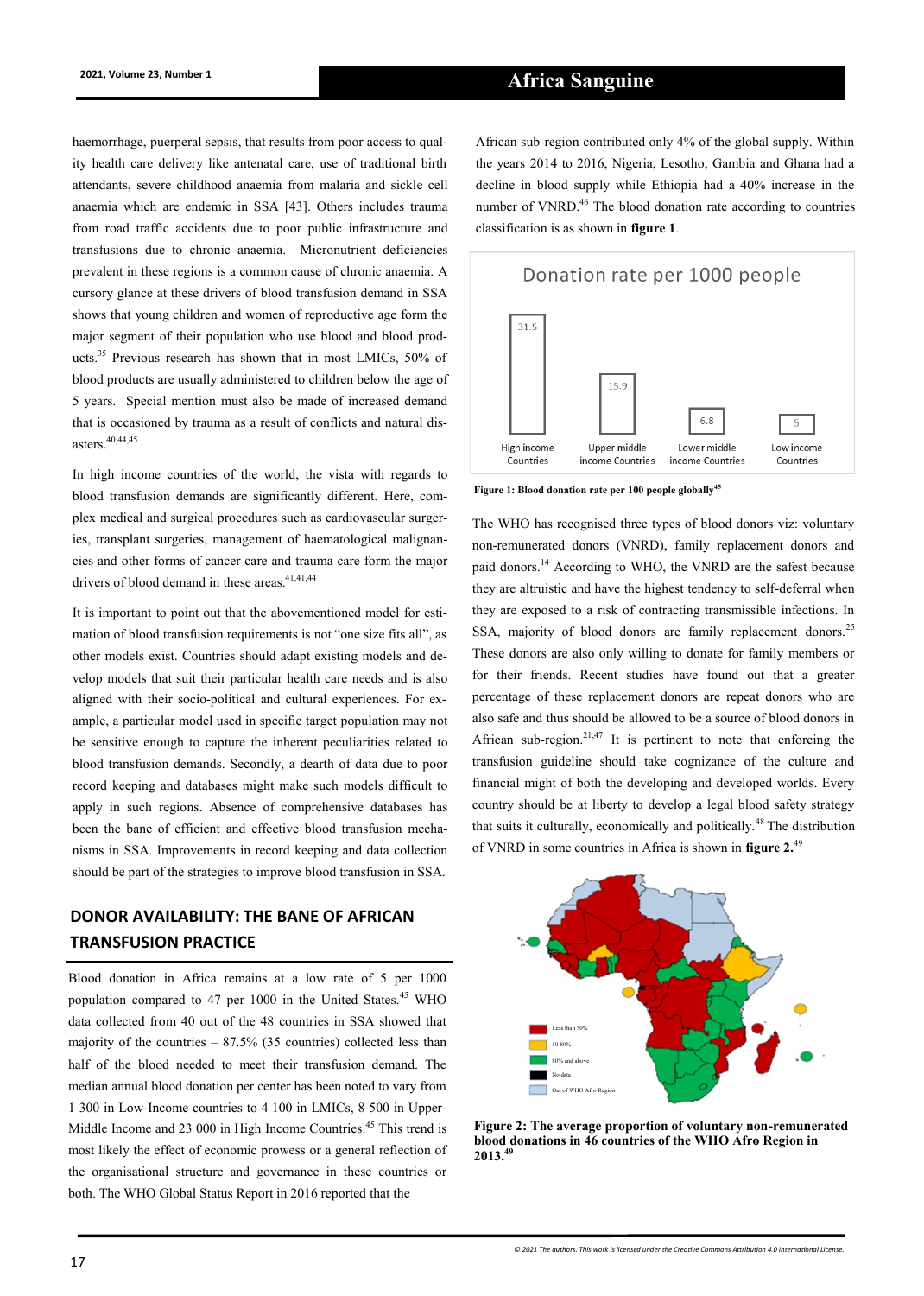## **CHALLENGES IN PROVISION OF ADEQUATE SAFE BLOOD IN SSA**

The challenge of providing adequate safe blood to meet demands in SSA is multi-faceted and include; lack of transfusion policies in several countries, donor profile, poor health systems, lack of funding for implementation of programmes, insufficient skilled manpower lack of government commitment in some countries. The use of reliable, efficient and affordable screening methods for TTIs still remains a challenge in SSA.

The World Health Assembly in its resolution WHA.63.12 requested that all countries begin to use only VNRDs.<sup>40</sup> Another challenge in meeting the transfusion demands in SSA has been the prevalence of family replacement and paid blood donation. This has improved over the years though recent WHO reports shows that in 58 countries 50 of whom are from LMICs, more than 50% of blood donors are still not voluntary.<sup>14</sup> There is need to aim to convert family replacement donors to VNRDs. In SSA sub-optimal provision of donor blood to meet transfusion demands is due to several challenges in the various steps from lack of advocacy and political will to misconceptions and false cultural beliefs as regards blood.<sup>16</sup>

Another aspect is unavailability of screening tests and adequate storage facilities as blood storage requires constant power supply which may not be constant in some regions or rural locations.

Limiting wastage by production of blood components and use of blood components for transfusion instead of whole blood would serve to maximise the available blood units collected. Only 58% of blood collected in low-income countries was processed to blood components, 66% in LMICs, 97% in high-middle income countries and 91% in high income countries. With regards to plasma-derived medicinal products (PDMP), of the 173 countries 83 countries imported all their PDMPs while in 24 countries these PDMPs were not used.<sup>41,50</sup> All these can be overcome with little difficulty once a national blood policy has been put in place with a firm political will to support provision of safe blood. Hitches in implementation may be encountered due to paucity of funding, lack of manpower and presence of traditional misconceptions surrounding blood and transfusion.

#### **STRATEGIES FOR INCREASING AVAILABILITY**

Over time some countries have made a remarkable improvement in increasing their donor pool and availability of safe blood. Lessons can therefore be learnt from the successes in these climes. In 2005 the WHO World health assembly WHA 58.13 encouraged all countries to establish or strengthen recruitment and expansion of a VNRD database to ensure safe and adequate blood supply to meet transfusion

demands.<sup>50</sup> To achieve this, important strategies that have been outlined by WHO learning from countries with 100% VNRDs who were able to meet up with transfusion demands. Mauritius had increased their donor supply from 26.3 to 34.2 per 1000 and their percentage collections from VNRDs from 60% to 82.5%, between 2004 and 2016 by adopting and implementing these WHO directives.<sup>18</sup>

The role of advocacy is vital in the success of any transfusion policy. This must involve advocacy with partner, government, media, agencies and groups involved in all aspects of healthcare. This has to be continued and sustained at all levels of healthcare and government structure.<sup>42,51,52</sup> Advocacy will only yield fruits if the community and government are convinced the mutual benefits of the success of this programme bearing in mind that transfusion practice needs the community and vice versa. $20,51$  Prominent people in the community and celebrities can be coopted to champion this in order to make for better public appeal and acceptance. This will help to also dispel myths and misconceptions and encourage many volunteers who have been known to donate blood for altruistic reasons.

Establishment and strengthening of national blood transfusion programme is necessary for central coordination and database capture of all recruited VNRDs. This will ensure retention, efficiency and cost-effectiveness in managing donations.<sup>51</sup> Organisations like the National Red Cross or Crescent Society have some formal responsibility in helping with donor recruitment in several countries where they function and should be collaborated with. $50,53$  The integrity and competence of the national transfusion programme in each country is important as public profile and image of the programme will to a large extent determine its success.<sup>54</sup> The organisational structure of the transfusion programme may be broken down into different levels especially in countries with a large population and geographical land mass. This will require efficient coordination between sites as well as with the central programme coordinating unit. There will also be need to strategise to handle upcoming infection risks as well as update practice in order to keep up public acceptance and deliver quality and safe blood where and when needed.<sup>55</sup> Realistic goals and methods of monitoring progress in the various aspects of the programme should be established. These must all be enshrined in the constitutional and ethical framework of health service of each country. This will serve to ensure continuation and protect the national transfusion policy from political 'turbulence' and wavering government will or support.

## **THE FUTURE OF BLOOD TRANSFUSION PRACTICE IN AFRICA**

The current state of affairs with regards transfusion policies and practices amongst some African countries needs to be improved. Targeted strategies and plans will include setting up national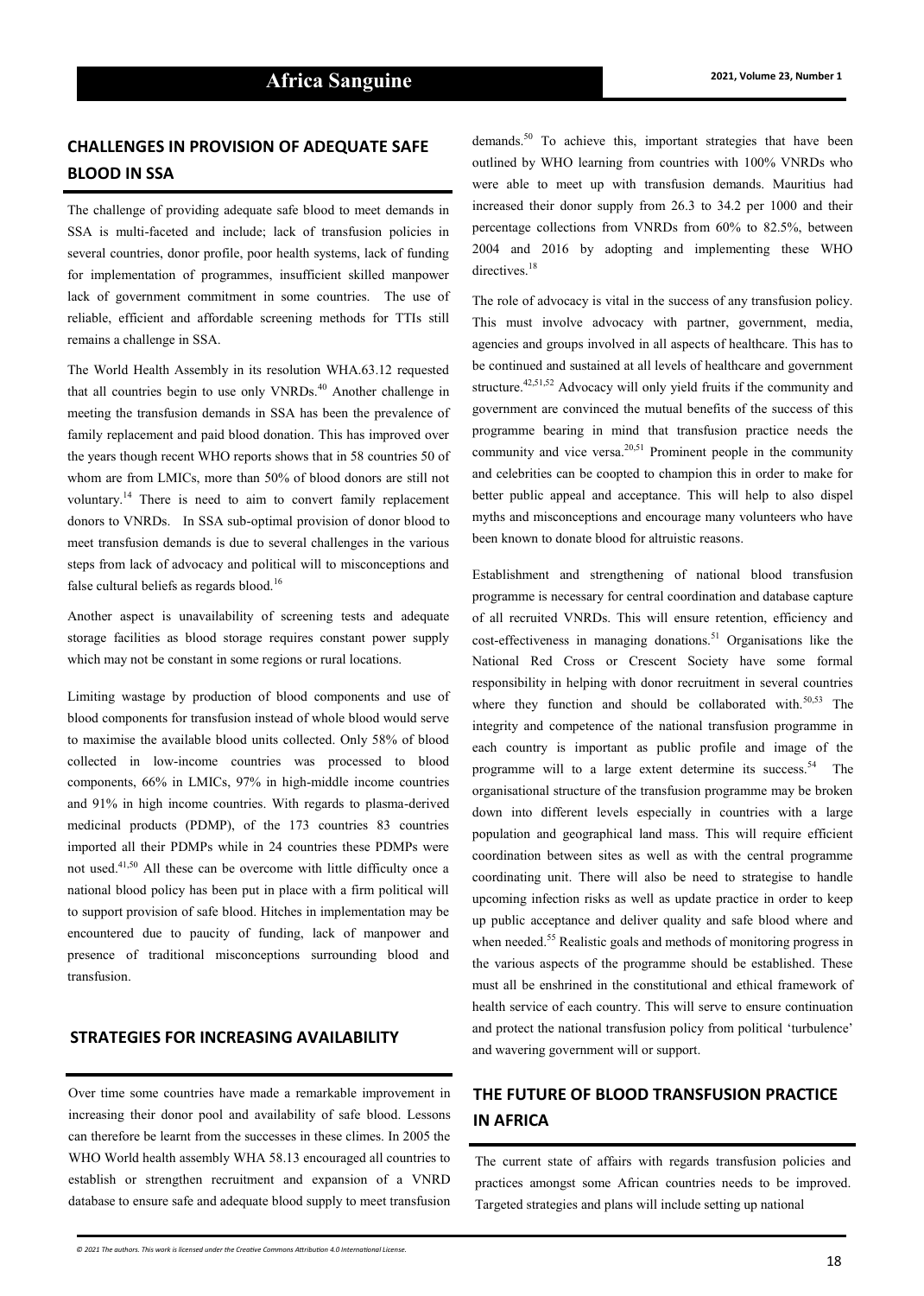## **2021, Volume 23, Number 1 Africa Sanguine**

transfusion policies which will guide transfusion practice, patient blood management programmes, as well as provide a framework for future improvement. SSA will also benefit from the use of institution -based transfusion committees which will set guidelines to guide and monitor transfusion practice within closed communities as well as document adverse transfusion reactions. There is a need for development of hospital linkage system where tertiary hospitals with better equipped transfusion services recruit blood donors, screen the blood units and transport same to smaller and less equipped nearby hospitals. The hospital linkage system ensures availability of blood units, mandatory screening for TTIs and maintenance of quality assurance.

Haemovigilance practice was observed to be lacking in previous studies on transfusion practice in Africa.<sup>56,57</sup> This will involve training of health workers on best practices in various aspects of transfusion medicine; blood donation, screening transportation, storage and transfusion as well as monitoring and documenting adverse reactions.<sup>56,58</sup>

Advocacy will require special attention at various levels of governance in order to achieve and sustain desired goals.

Africa should target achieving 100% of safe blood available at all locations by the year 2030. This is an achievable goal once commitment, partnership and the political will is obtained.

Future areas of transfusion research will involve investigating modalities of transportation and storage of blood and blood components in rural communities where power supply may be difficult as well as areas which are far to reach. Current transfusion practice generally requires the presence of trained medical personnel, effort should be made to train community health workers on how to detect severe anaemia and different alternatives that can be utilised while awaiting blood. This is necessary to bridge the observed time gap from presentation to transfusion as this would ultimately reduce mortality.

### **CONCLUSION**

Transfusion practice has evolved remarkably throughout the centuaries. Adequacy in terms of blood safety and availability has been achieved in most high- and medium-income countries. A huge gap exists between demand and supply of blood and blood products in SSA. Strategies to bridge this gap has been proffered by WHO and has been adopted for use in most African countries. Implementation of these strategies still remains a challenge and demands advocacy, institutionalizing of transfusion policies and massive awareness campaigns. Strategies to achieve safety will involves optimizing haemovigilance processes as well as infection screening. These measures will ensure that maternal and infant health as well as overall wellbeing is maximised.

#### **Funding**:

This review article was funded by authors solely. We received no external funding. **Author contributions**

Madu AJ: Conception or design of the work, article search, drafting the article, critical revision of the article, final approval of the version to be published.

Ugwu AO: Conception or design of the work, article search, drafting the article, critical revision of the article, final approval of the version to be published.

Anigbogu IO: Conception or design of the work, article search, drafting the article, critical revision of the article, final approval of the version to be published.

### **REFERENCES**

- 1. Learoyd P. The history of blood transfusion prior to the 20th century Part 1. Transfus Med 2012; 22: 308–314.
- 2. Jones AR, Frazier SK. 20 Things You Didn't Know About Blood Transfusion: J Cardiovasc Nurs 2015; 30: 8–12.
- 3. Giangrande PLF. The history of blood transfusion. Br J Haematol 2000; 110: 758– 767.
- 4. Thompson P, Strandenes G. The History of Fluid Resuscitation for Bleeding. Damage Control Resusc 2019; 3–29.
- 5. Alter HJ, Klein HG. The hazards of blood transfusion in historical perspective. Blood 2008; 112: 2617–2626.
- 6. Vamvakas EC, Blajchman MA. Transfusion-related mortality: the ongoing risks of allogeneic blood transfusion and the available strategies for their prevention. Blood 2009; 113: 3406–3417.
- 7. Garraud O, Lefrère J-J. Blood and blood-associated symbols beyond medicine and transfusion: far more complex than first appears. Blood Transfus 2014; 12: 14–21.
- 8. Akmal M, Zulkifle M, Ansari A. IBN NAFIS A forgotten genius in the discovery of pulmonary blood circulation. Heart Views Off J Gulf Heart Assoc 2010; 11: 26– 30.
- 9. White L. The History of Blood Transfusion in Sub-Saharan Africa by William H. Schneider (review). Bull Hist Med 2015; 89: 148–150.
- 10. Schneider WH, Drucker E. Blood Transfusions in the Early Years of AIDS in Sub-Saharan Africa. Am J Public Health 2006; 96: 984–994.
- 11. Aneke JC, Okocha CE. Blood transfusion safety; current status and challenges in Nigeria. Asian J Transfus Sci 2017; 11: 1–5.
- 12. Schneider WH. History of Blood Transfusion in Sub-Saharan Africa. Transfus Med Rev 2013; 27: 21–28.
- 13. Weimer A, Tagny CT, Tapko JB, et al. Blood transfusion safety in sub-Saharan Africa: A literature review of changes and challenges in the 21st century. Transfusion (Paris) 2019; 59: 412–427.
- 14. World Health Organization. Blood Safety. WHO | Regional Office for Africa 2019. Available at https://www.afro.who.int/health-topics/blood-safety (accessed April 20, 2020).
- 15. Loua A, Nikiema JB, Sougou A, et al. Transfusion in the WHO African Region. Transfus Clin Biol J Soc Francaise Transfus Sang 2019; 26: 155–159.
- 16. Tagny CT, Laperche S, Murphy EL, et al. Updated characteristics of blood services, donors and blood products in 11 French-speaking African countries. Vox Sang 2018; 113: 647–656.
- 17. World Health Organization. 1994. Resolution AFR/RC44/R12: AIDS Control: Current Status of AIDS Control Activities in the African Region, World Health Organization, Regional Office for Africa. Available at [https://www.afro.who.int/sites/](https://www.afro.who.int/sites/default/files/pdf/Sessions/AFR_RC44-en.pdf) [default/files/pdf/Sessions/AFR\\_RC44](https://www.afro.who.int/sites/default/files/pdf/Sessions/AFR_RC44-en.pdf)-en.pdf. Accessed on May 20, 2021.
- 18. Loua A, Sonoo J, Musango L, et al. Blood Safety Status in WHO African Region Countries: Lessons Learnt from Mauritius. Journal of Blood Transfusion 2017; 2017: e1970479.
- 19. Allain J-P. Volunteer safer than replacement donor blood: a myth revealed by evidence. ISBT Sci Ser 2010; 5: 169–175.
- 20. Bates I, Hassall O. Should we neglect or nurture replacement blood donors in sub-Saharan Africa? Biol J Int Assoc Biol Stand 2010; 38: 65–67.
- 21. Gallaher JR, Mulima G, Kopp D, et al. Consequences of centralised blood bank policies in sub-Saharan Africa. Lancet Glob Health 2017; 5: e131–e132.
- 22. Kyeyune-Byabazaire D, Hume HA. Towards a safe and sufficient blood supply in Sub-Saharan Africa. ISBT Sci Ser 2019; 14: 104–113.
- 23. Bugge HF, Karlsen NCT, Oydna E, et al. A study of blood transfusion services at a district hospital in Malawi. Vox Sang 2013; 104: 37–45.
- 24. Damulak OD, Lugos MD, Ayuba Z. *et. al.* Coronavirus Pandemic: The impact on the regional blood service of a developing country. *Africa Sanguine.* 2020;22(2):11-17.